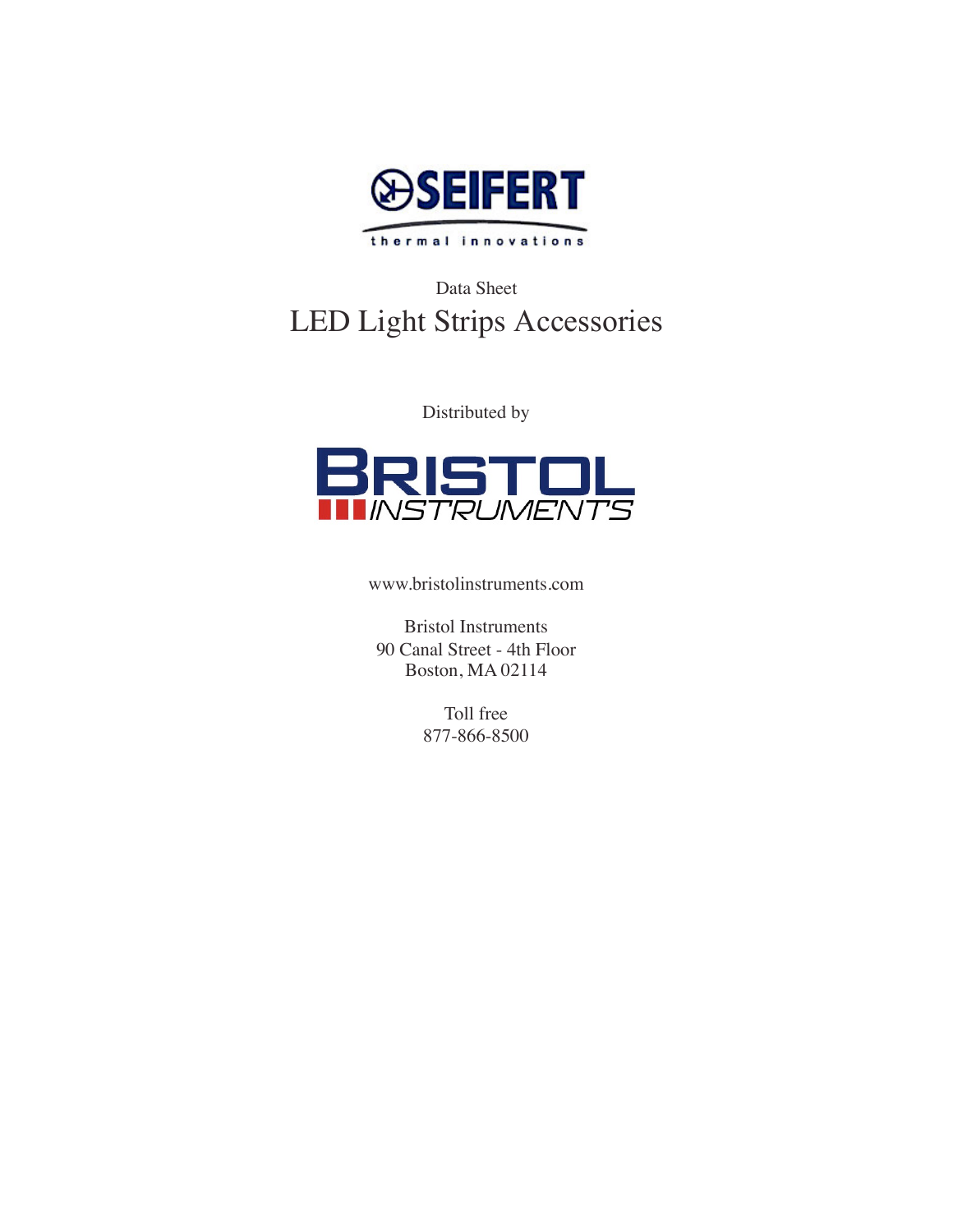

thermal innovations



| <b>Order Number:</b>     | 400702       |
|--------------------------|--------------|
| Color:                   | white        |
| <b>Housing Material:</b> | Polyamid     |
| Note:                    | Halogen free |
| <b>Approvals:</b>        | CE, cURus    |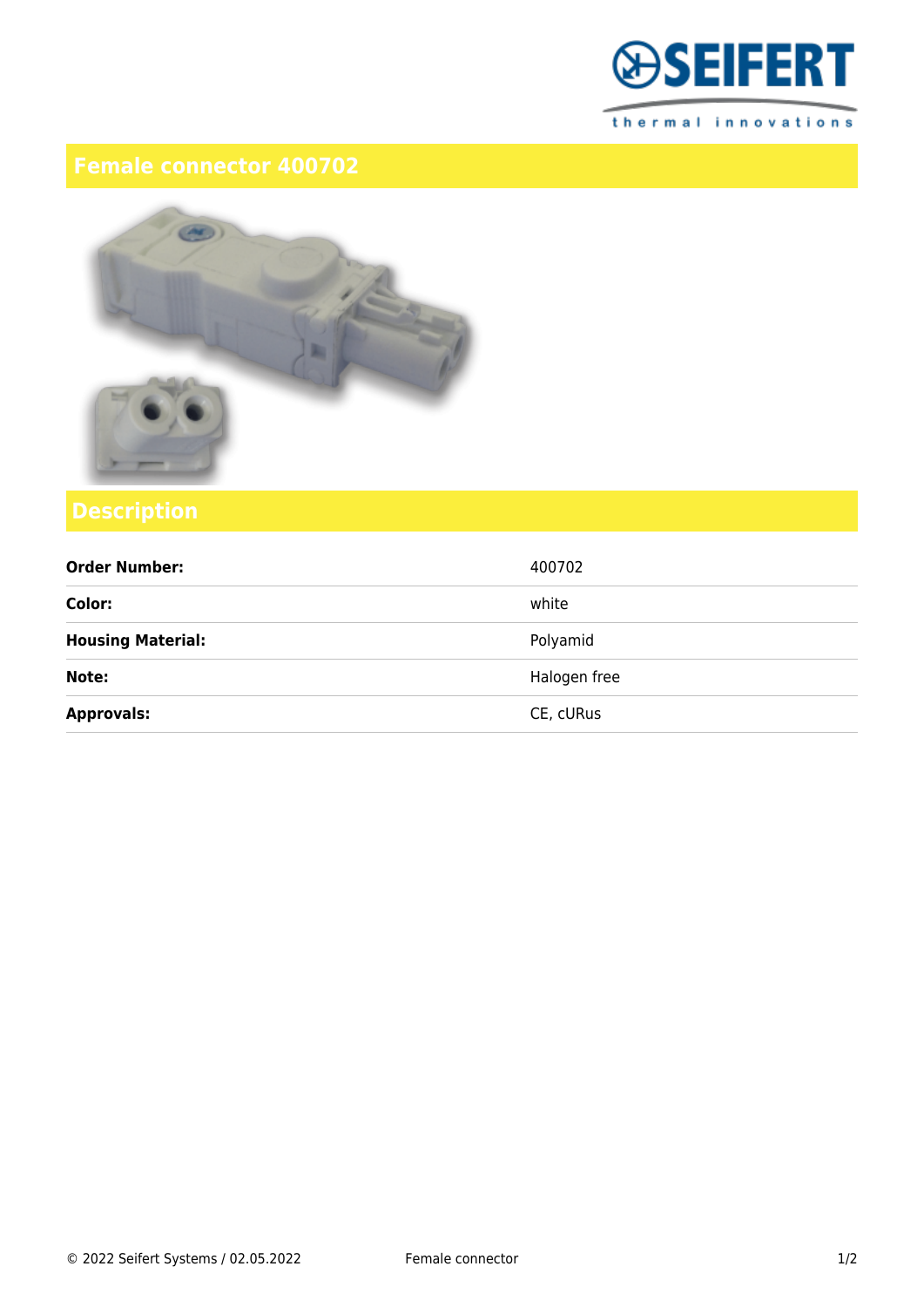

| <b>Mounting:</b>            | connector                      |
|-----------------------------|--------------------------------|
| Dimension H x W x D:        | $2 \times 0.7 \times 0.5$ inch |
| <b>Voltage / Frequency:</b> | max. 250 V                     |
| <b>Rated current:</b>       | max. 16 A                      |
| <b>Connection:</b>          | connector                      |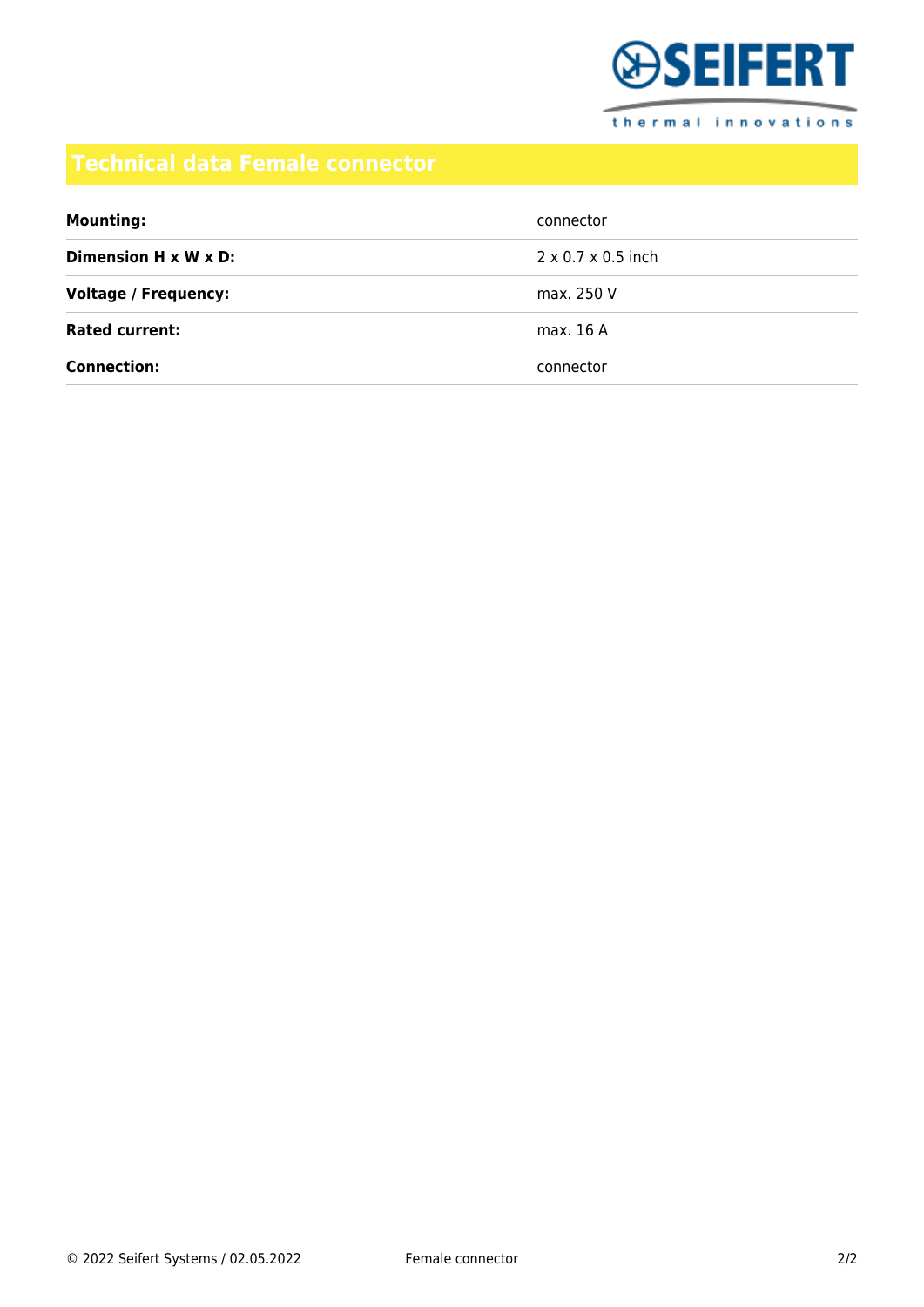



| <b>Order Number:</b>     | 400703                                   |
|--------------------------|------------------------------------------|
| Color:                   | white                                    |
| <b>Housing Material:</b> | Polyamid                                 |
| Note:                    | Halogen free                             |
| <b>Optional:</b>         | Wieland female connector part no. 400702 |
| <b>Approvals:</b>        | CE, cURus                                |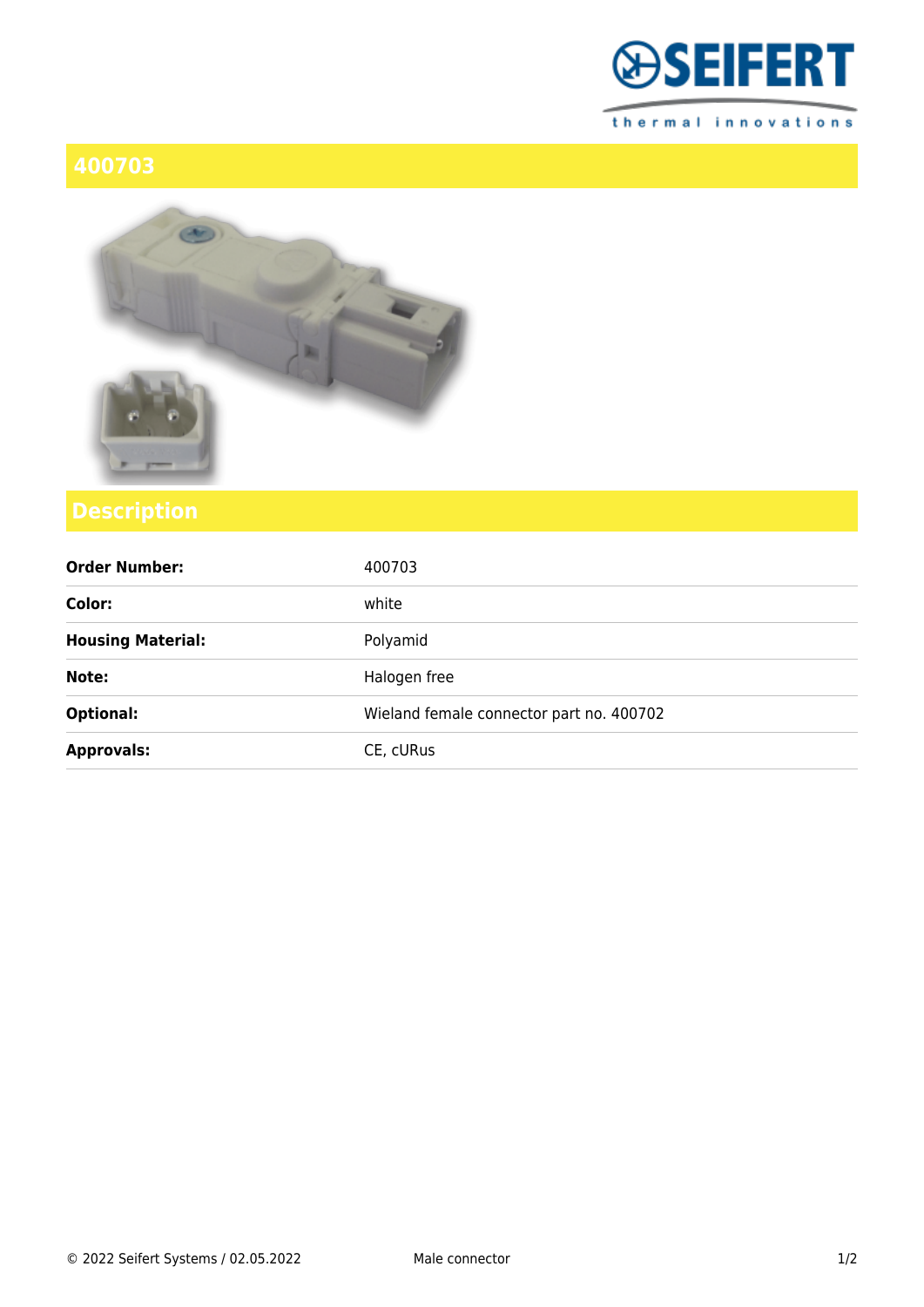

| <b>Mounting:</b>                  | connector                      |
|-----------------------------------|--------------------------------|
| Dimension $H \times W \times D$ : | $2 \times 0.7 \times 0.5$ inch |
| <b>Voltage / Frequency:</b>       | max. 250 V                     |
| <b>Rated current:</b>             | max. 16 A                      |
| Max. current:                     | max. 250 V                     |
| <b>Connection:</b>                | connector                      |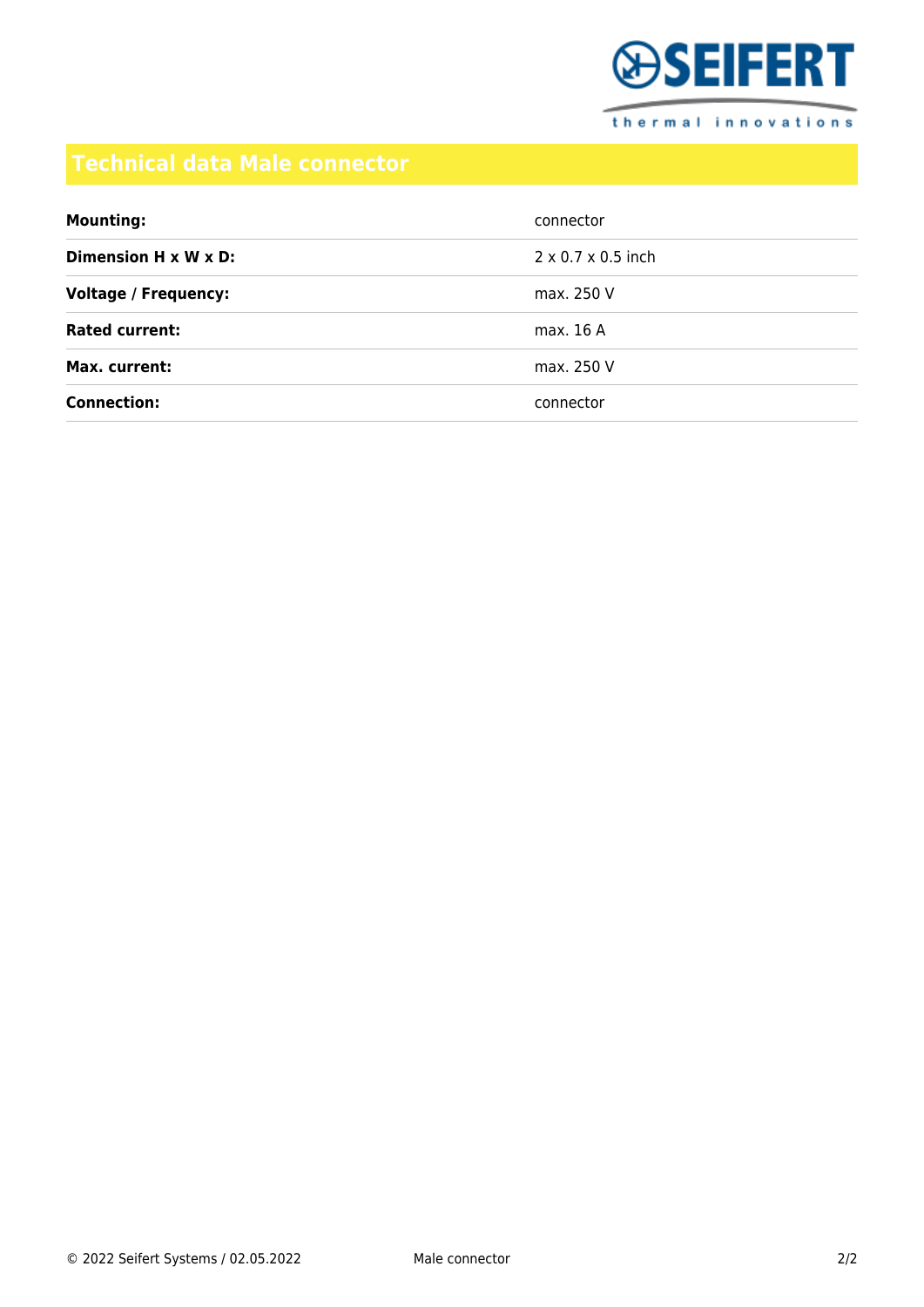



| <b>Order Number:</b> | 400711                              |
|----------------------|-------------------------------------|
| Color:               | white                               |
| Included:            | Female connector                    |
| Note:                | strain relief, AWG 18, halogen free |
| <b>Approvals:</b>    | CE, cURus                           |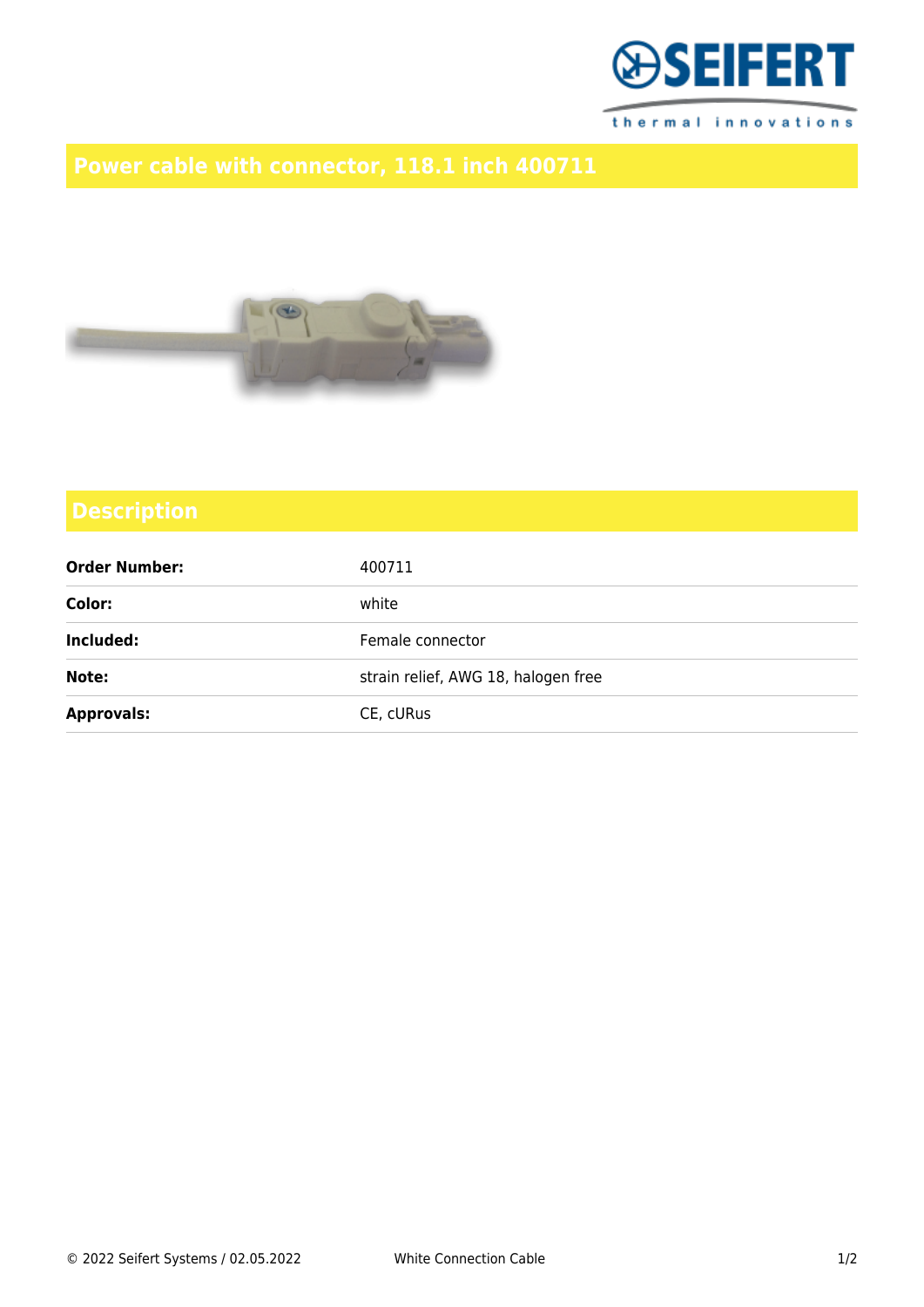

thermal innovations

| <b>Mounting:</b>            | Plug       |
|-----------------------------|------------|
| <b>Voltage / Frequency:</b> | max. 250 V |
| <b>Rated current:</b>       | max. 16 A  |
| Cable length:               | 118.1 inch |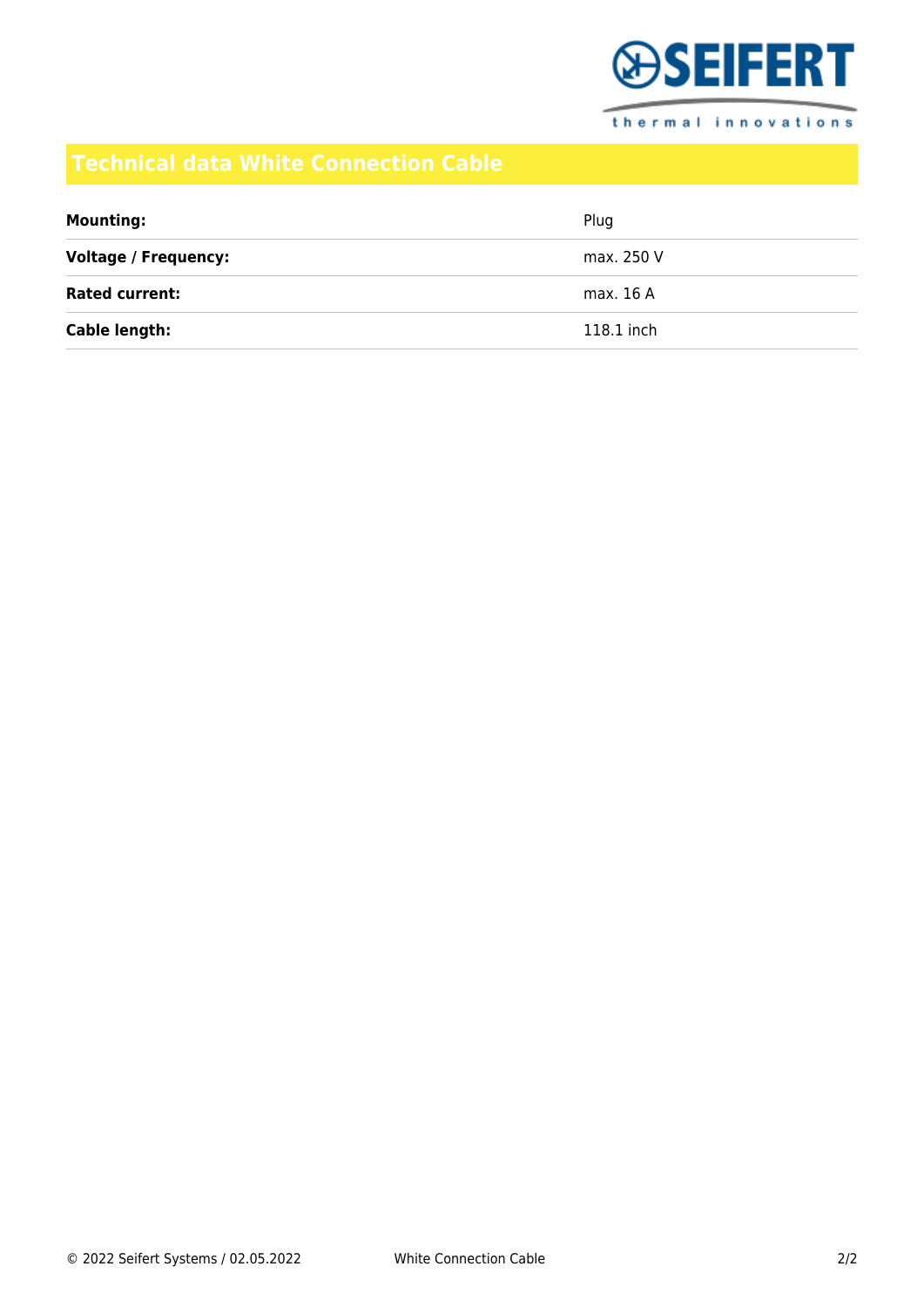



| <b>Order Number:</b> | 400712                             |
|----------------------|------------------------------------|
| Color:               | Orange                             |
| Included:            | Buchsenteil                        |
| Note:                | strain relief, AWG18, halogen free |
| <b>Approvals:</b>    | CE, cURus                          |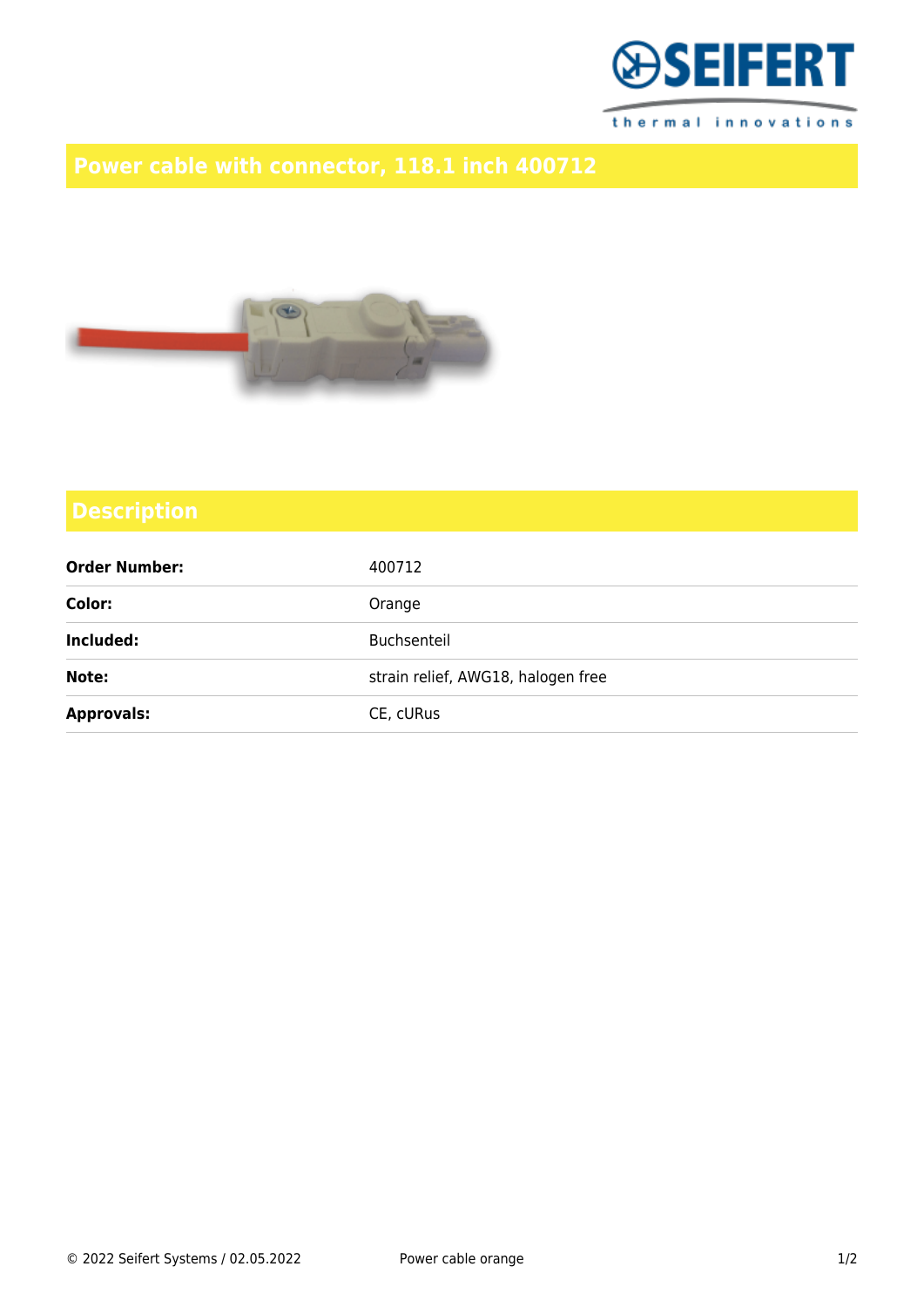

thermal innovations

## **Technical data Power cable orange**

| <b>Mounting:</b>            | Plug       |
|-----------------------------|------------|
| <b>Voltage / Frequency:</b> | max. 250 V |
| <b>Rated current:</b>       | max. 16 A  |
| Cable length:               | 118.1 inch |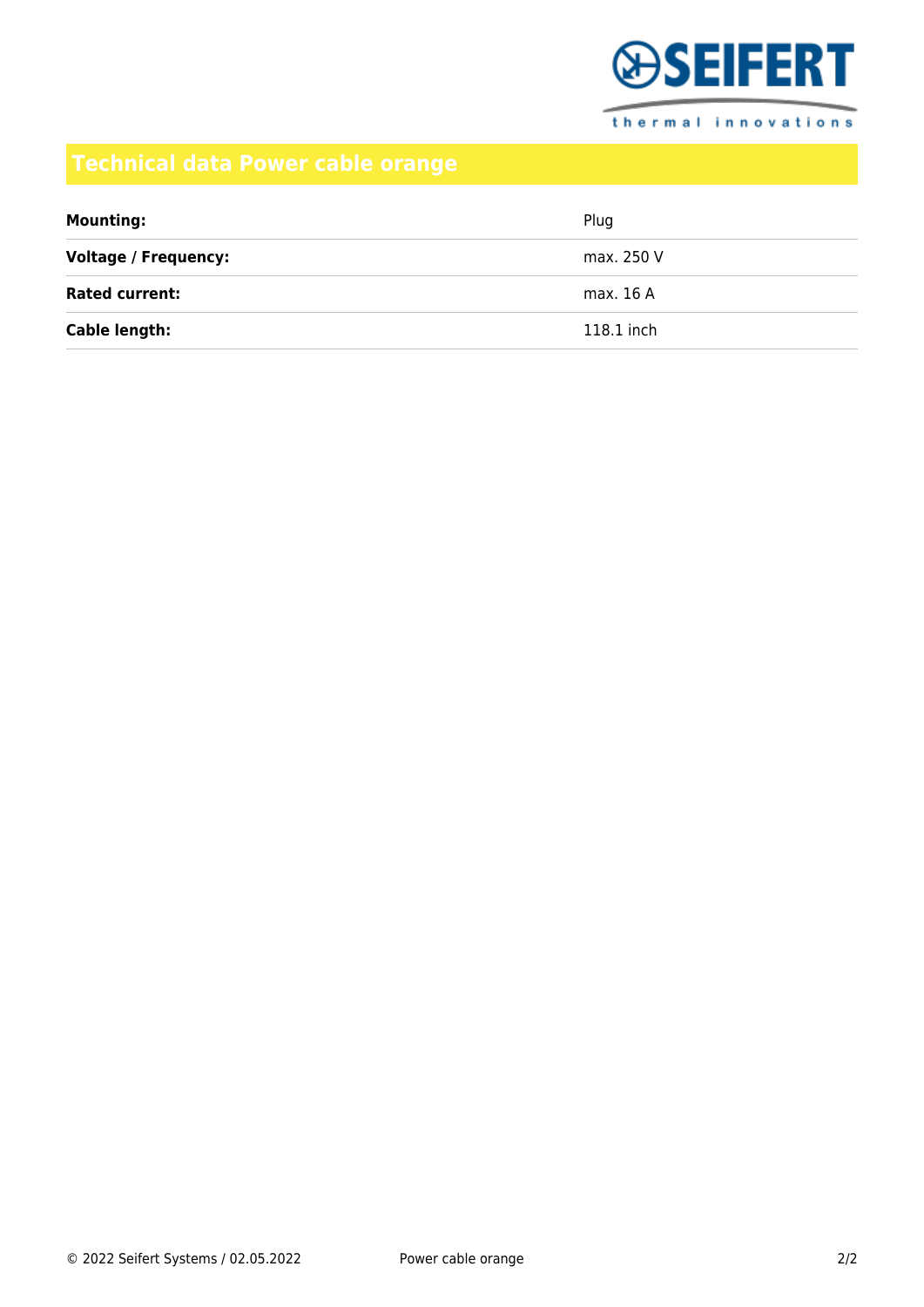



| <b>Order Number:</b> | 400721                              |
|----------------------|-------------------------------------|
| Color:               | white                               |
| Included:            | Male & Female connector             |
| Note:                | strain relief, AWG 18, halogen free |
| <b>Approvals:</b>    | CE, cURus                           |